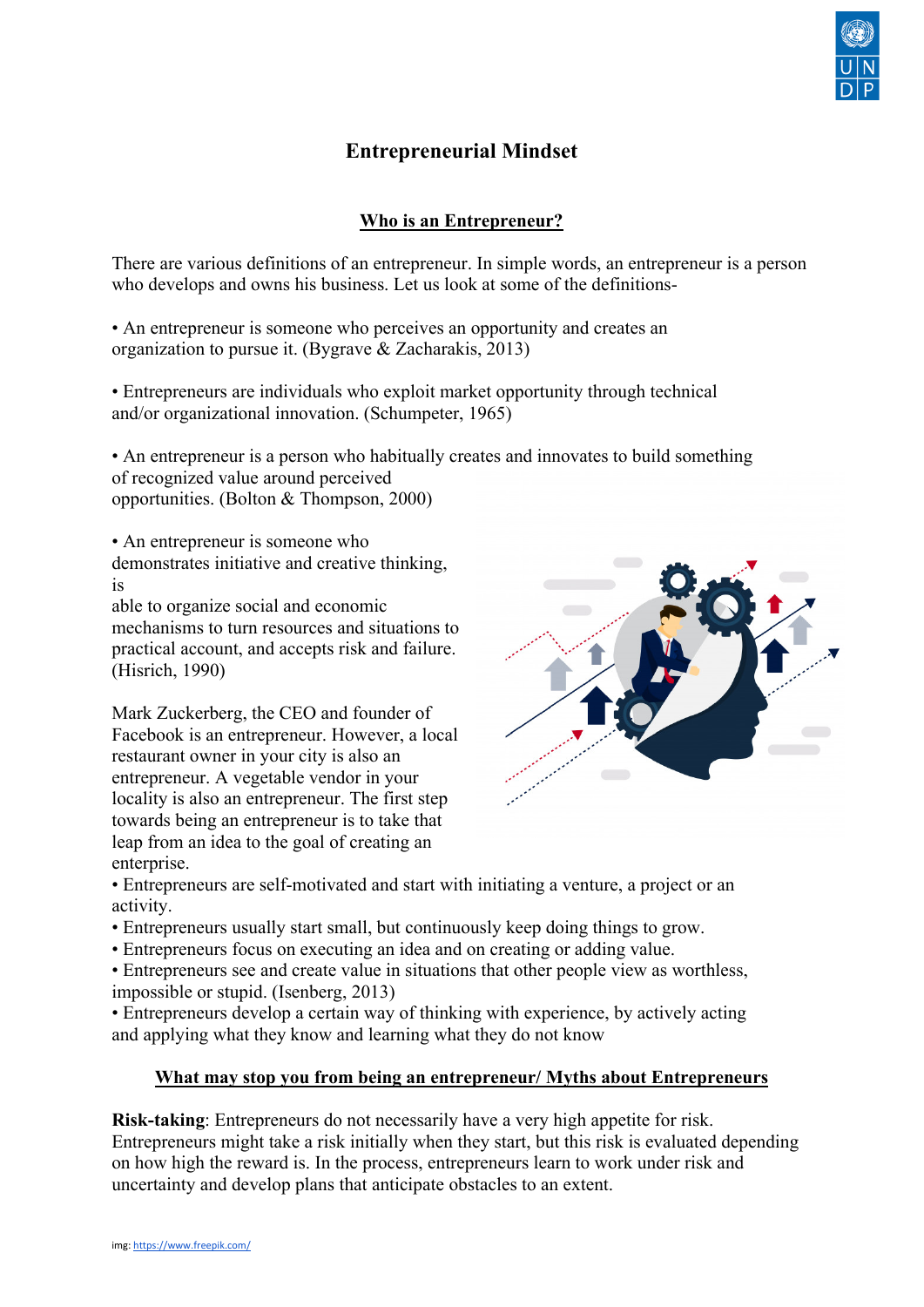

**Creative:** Entrepreneurs do not suddenly get a creative idea. They create a business by understanding a need or problem in their surroundings and bringing unimaginable and innovative solutions to life. They learn to apply creative thinking when building a business.

**Visionary:** Entrepreneurs may not start with a sharp vision or goal. They learn to adapt and improve their ideas depending on feedback and analysis. Persistence is a key competency that an entrepreneur requires in this process. They do not predict the future, but instead are cautious about making any future projections or extrapolations.

**Dominating:** Entrepreneurs are not necessarily dominating. They are people and team focused. They understand the capacity of an individual, motivate them to do better and are concerned about employee welfare.

**Money driven and wealthy:** Entrepreneurs may be money driven also, but when they start, they are opportunity driven. They see and act on opportunities.

**Self-confident**: Entrepreneurs may be self-confident and determined but anyone who is working towards being successful can be that.

## **What is Entrepreneurship?**

In simple words, entrepreneurship is defined as the creation of a new business venture. However, it is important to recognize entrepreneurship is much beyond that. Entrepreneurship is everywhere. In our daily lives, we use various products and services which were created because of entrepreneurs. The question is what these entrepreneurs do to create new ventures.

• Entrepreneurship is the process of identifying an opportunity and turning it into a venture.

• Entrepreneurship is the practice of starting new organizations or revitalizing mature organizations, particularly new businesses generally in response to identified opportunities. (Onuoha, 2007)

• Entrepreneurship is a mindset, a way of thinking. A person can be oriented towards this way of thinking.

• Entrepreneurship is a way of living, where a person chooses to have insatiable thirst for learning, evolving and creating.

• Entrepreneurship is the pursuit of opportunity beyond resources controlled (Stevenson, 2013).

• Entrepreneurship is a skill or an ability to act on ideas and build on opportunities.

• Entrepreneurship is a problem-solving technique focused on improving yourself by improving something for the people in the world around you.

## **Managerial vs. Entrepreneurial Thinking**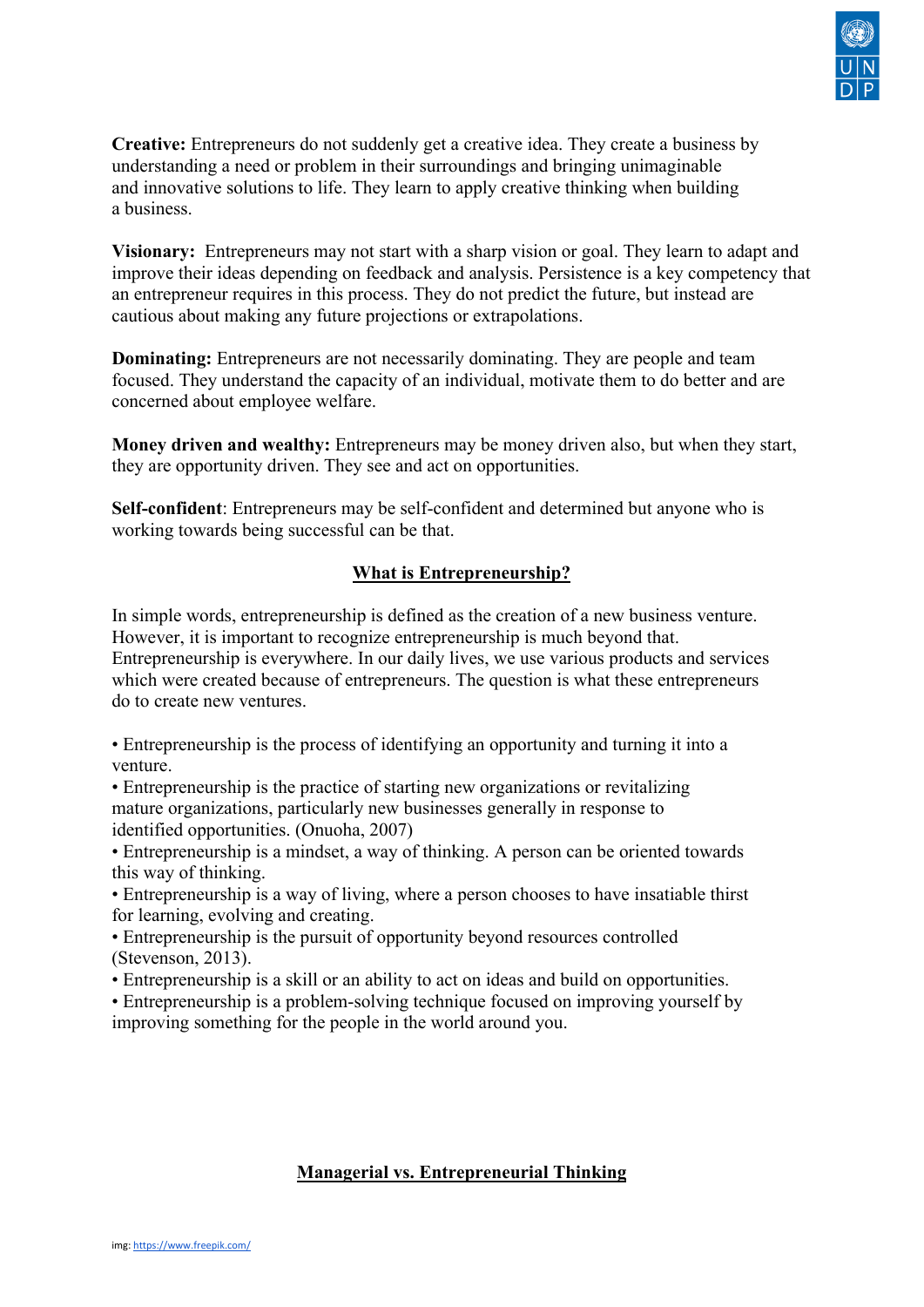

#### **Managerial Thinking:**

- Goal well-defined
- Resources determined
- Plan created and executed
- Progress measured
- Goal achieved

#### **Entrepreneurial Thinking:**

- Start with what you have rather than what you need
- Only choice is to act
- No definite plan
- Uncertainty
- Progress might not be measurable



## **Entrepreneurial Mindset**

The entrepreneurial mindset is about a certain way of thinking -- it is about the way you approach challenges and mistakes. It is about an inherent need to improve your skill set and to try and try again. An entrepreneurial mindset is also important as it shows a person's ability to:

• Successfully lead a team (Gauge the strengths and weaknesses of those around them and create a way for diverse groups to work together)

• Be a quick thinker and use the resources at their disposal to the best of their abilities. Most startups have a limited pool of resources which they have to make the most out of it.

• Risk appetite & being able to identify opportunities.

• Adaptability & learnability: being able to quickly adapt to changing

circumstances, learn new skills quickly and be able to learn own experience trying and failing at something

• Communication: Being able to effectively communicate your thoughts and plans are incredible assets to have in any line of work. Entrepreneurial skills also lead you to be more confident.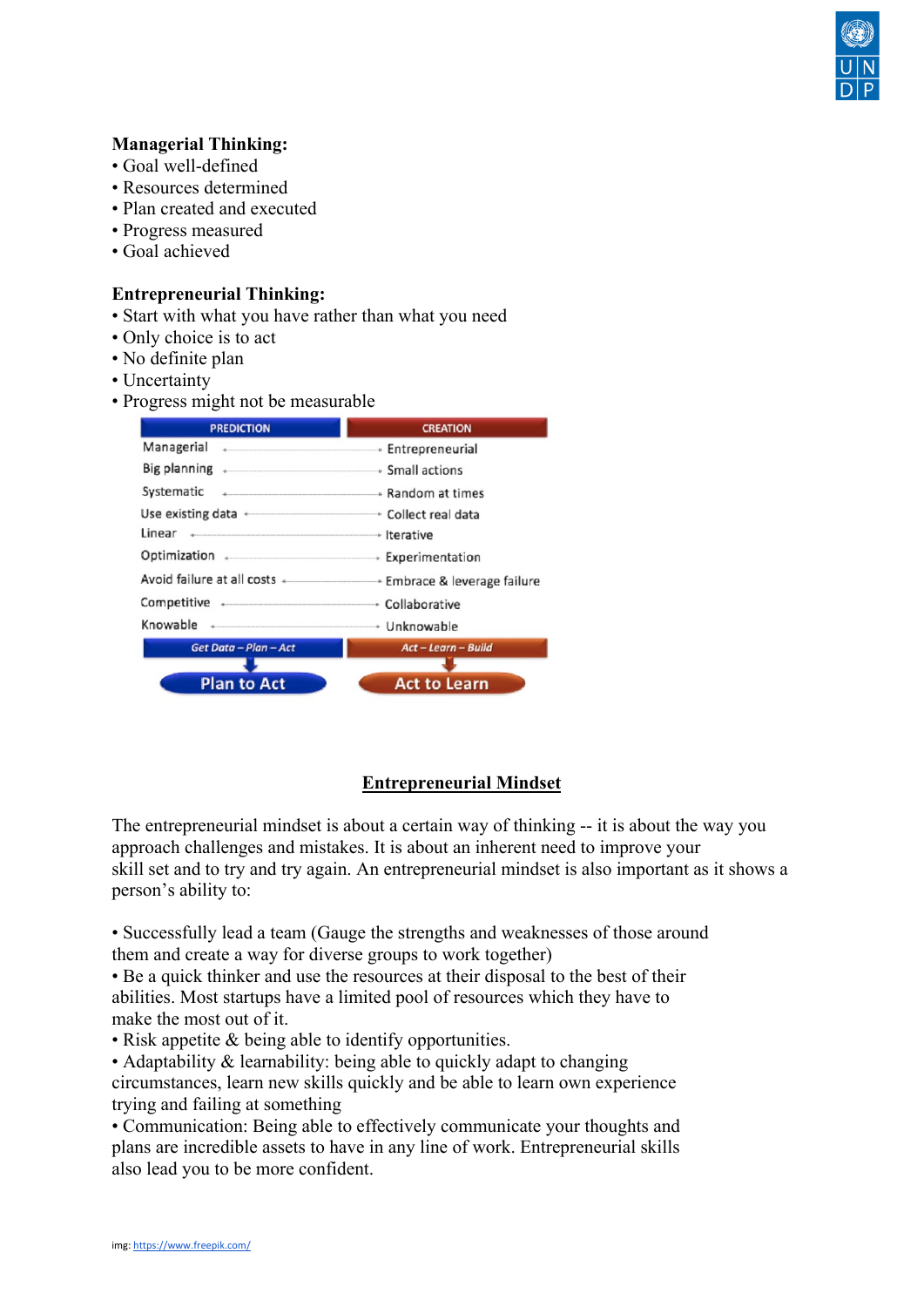## **Entrepreneurial Skills**

- Innovative
- Resilient
- Goal Oriented
- Achievement motivated
- Self-confident
- Self-starter/initiator
- Committed
- Opportunity seeker
- Creative thinker
- Moderate risk taker
- Effective networker
- Tolerant of ambiguity
- Has a strong work ethic
- Optimistic disposition
- Persuasive
- Problem solver
- Systematic Planner
- Information seeker
- Leverages and assembles resources
- Tenacious and Persistent
- Can deal with failure

## **Activity: Entrepreneur I admire the most**

#### **When:** during session

**How:** Think about entrepreneurs you know/ you have read about/ you have met or observed, and write the common characteristics, traits and habits of these entrepreneurs.

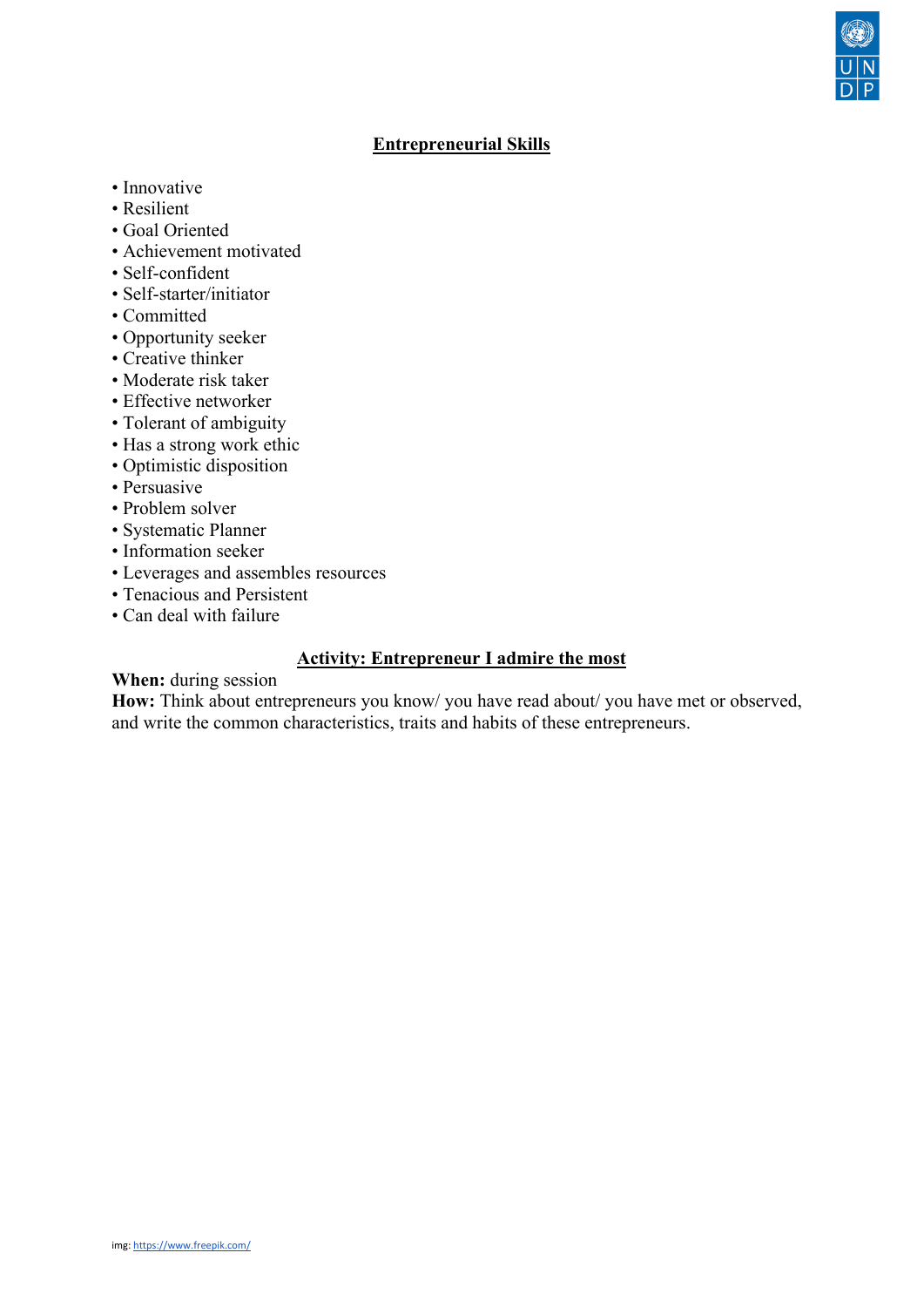

# **Quiz:**

1. Rajat has his own venture of Marketing. Rajat is an 2

- a. Entrepreneur
- b. Manager
- c. Capitalist
- d. Teacher

2. Uncertainty is a characteristic of which type of thinking?

- a. Managerial Thinking
- b. Marketer Thinking
- c. Presidential Thinking
- d. Entrepreneurial Thinking

3. Which of the following is the quality of an Entrepreneur?

- a. Risk Taking
- b. Measurable Goal
- c. Specific Working Time
- d. Stick to a specific roles & responsibilities
- 4. Which of the following differentiates an Entrepreneur from a Manager?

a. Hardworking

b. Leadership